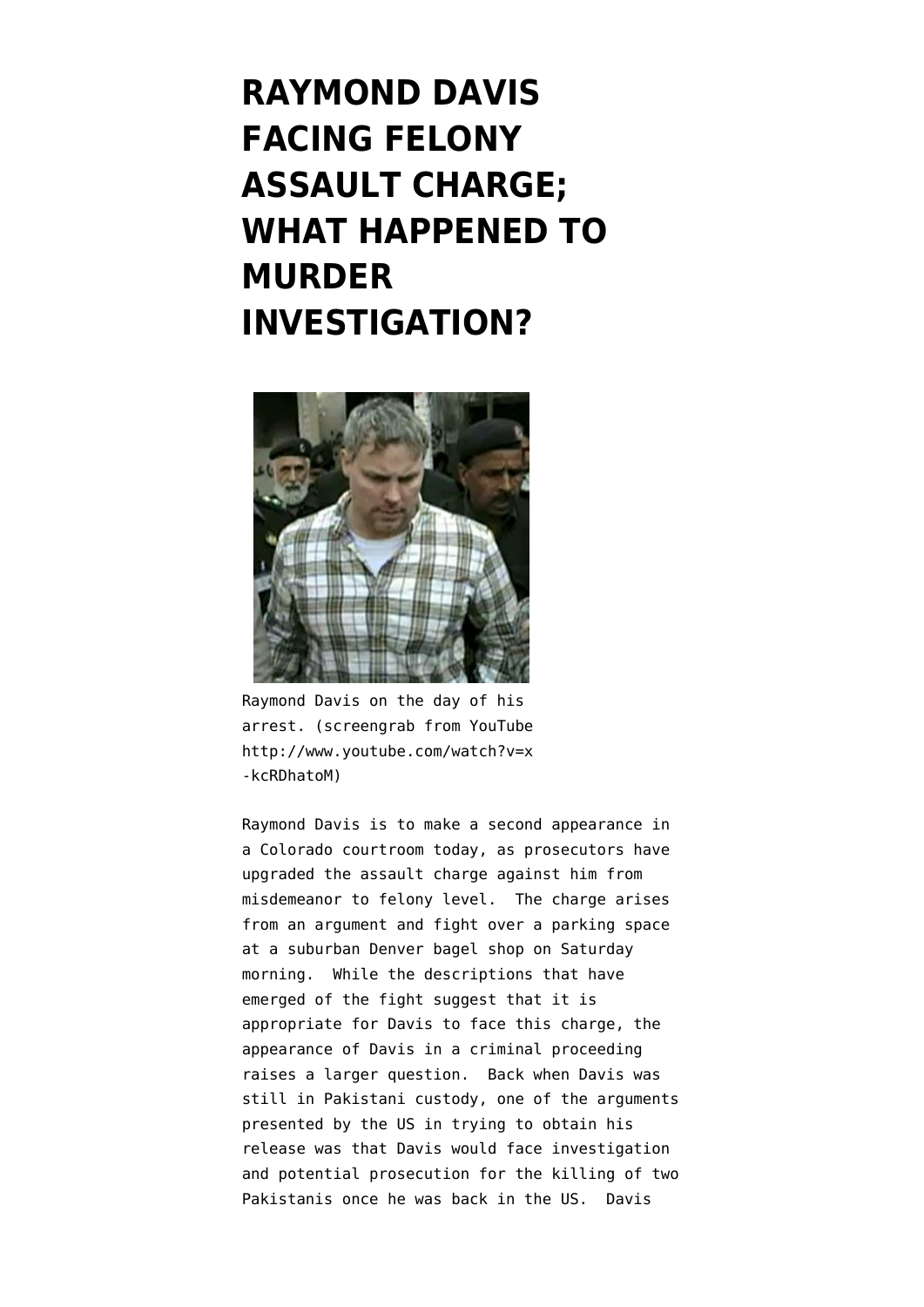was [released March 16](http://my.firedoglake.com/jimwhite/2011/03/16/raymond-davis-freed-after-payment-of-blood-money/), but no reports of him facing even an investigation, let alone charges, from the killings in Pakistan have emerged.

The Los Angeles Times has [details on the](http://latimesblogs.latimes.com/nationnow/2011/10/colorado-prosecutors-upgrade-assault-charge-against-cia-contractor-.html) [Saturday fight](http://latimesblogs.latimes.com/nationnow/2011/10/colorado-prosecutors-upgrade-assault-charge-against-cia-contractor-.html):

> The fight was reported Saturday outside Einstein Bros. Bagels in Highlands Ranch. Authorities have released few details about the fight and did not identify the other person involved, and a Douglas County sheriff's spokesman did not return calls or email late Monday.

> But KUSA-TV in Denver reported that Jeff Maes was the man allegedly assaulted by Davis. Maes [told KUSA-TV](http://www.9news.com/news/story.aspx?storyid=222634&catid=222) that the fight began over a parking space in the crowded lot about 9 a.m.

> "Instead of going by and saying, 'Hey that was my spot,' he goes behind me, rolls his window down and starts cussing me out," Maes said.

He added that the altercation quickly escalated as his wife and two young daughters watched.

"I said, 'You need to relax,' " Maes said. "I said, 'This is stupid,' I turned, and he hit me."

Just one month before Davis was released, [Senator John Kerry traveled to Pakistan](http://www.guardian.co.uk/world/2011/feb/16/raymond-davis-john-kerry) to lobby high level Pakistani government figures for Davis' release. One of the enticements Kerry offered was that Davis would face investigation for killing the two Pakistanis in Lahore once he returned to the US:

The Guardian described Kerry's efforts:

Senator John Kerry, the former US presidential candidate, is holding highlevel meetings in Pakistan in an attempt to defuse a diplomatic crisis involving a US embassy worker who shot dead two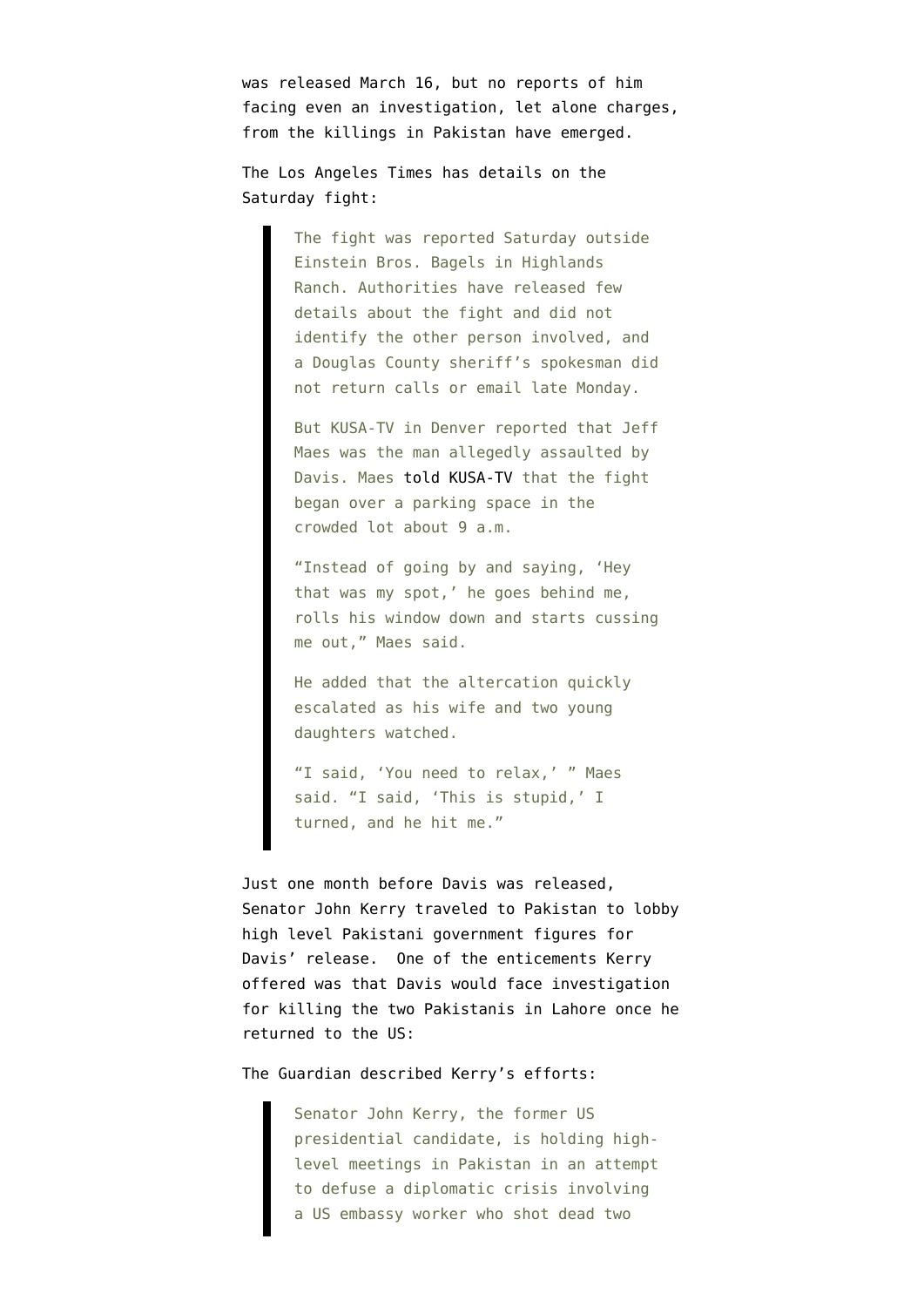Pakistanis last month.

Kerry has scheduled talks with the prime minister, Yousuf Raza Gilani, and the head of the army, General Ashfaq Parvez Kayani, over the case of Raymond Davis, which has pushed anti-American sentiment in Pakistan to fever pitch.

## The article then gives Kerry's assurance that Davis would face investigation in the US:

Ahead of today's discussions, Kerry expressed regret over the deaths and promised that Davis would face a US criminal investigation if he were to be released by the Pakistani government.

"It is customary in an incident like this for our government to conduct a criminal investigation. That is our law. And I can give you the full assurance of our government today that that will take place," Kerry told reporters in the eastern city of Lahore. "So there is no such thing as a suggestion that something is out of law or that America thinks somehow we're not subject to the law."

It would appear that Kerry was just blowing smoke and that at least when it comes to Davis killing two people in Pakistan, Davis was indeed "not subject to the law". At the very least, if the investigation Kerry promised is ongoing, it is being conducted in utter secrecy. However, it appears that Davis is not above the law when it comes to the local authorities in suburban Denver.

Kill two people in a foreign country, stirring up massive anti-American protests in the process, and the government will spare no expense in freeing you with no further consequences, but punch a man over a parking space in an Einstein Brothers parking lot and face the full fury of the law. Ain't justice in